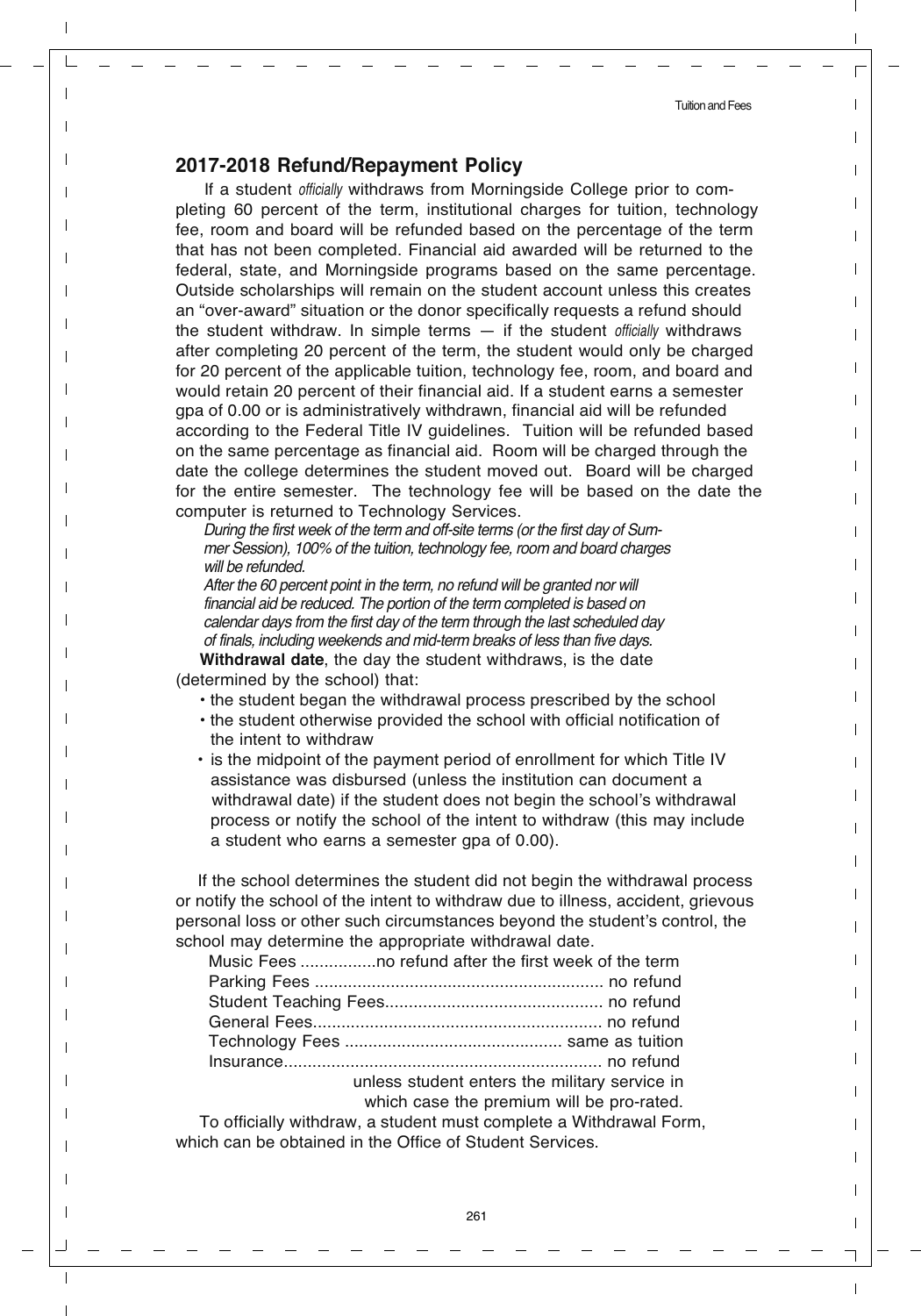## **Dismissal from Morningside College**

Students who are dismissed from the college must vacate their rooms within 24 hours. No tuition, room, board, or fees will be refunded. If the student received Federal Title IV financial aid, and is dismissed prior to completing 60 percent of the term, the federal aid programs will be refunded in accordance with federal policies and based on percentage of the term not completed.

## **Dropping a Class/Partial Withdrawal**

 During the first week of a semester (first day of Summer Session), 100% of tuition, room, board, and technology fee is refunded. There is no refund for partial reductions in enrollment after the last day to register or change course status of a semester during the Fall and Spring semester. For the Summer term, withdrawals during the first 60% of the term are given a prorata refund of tuition by class.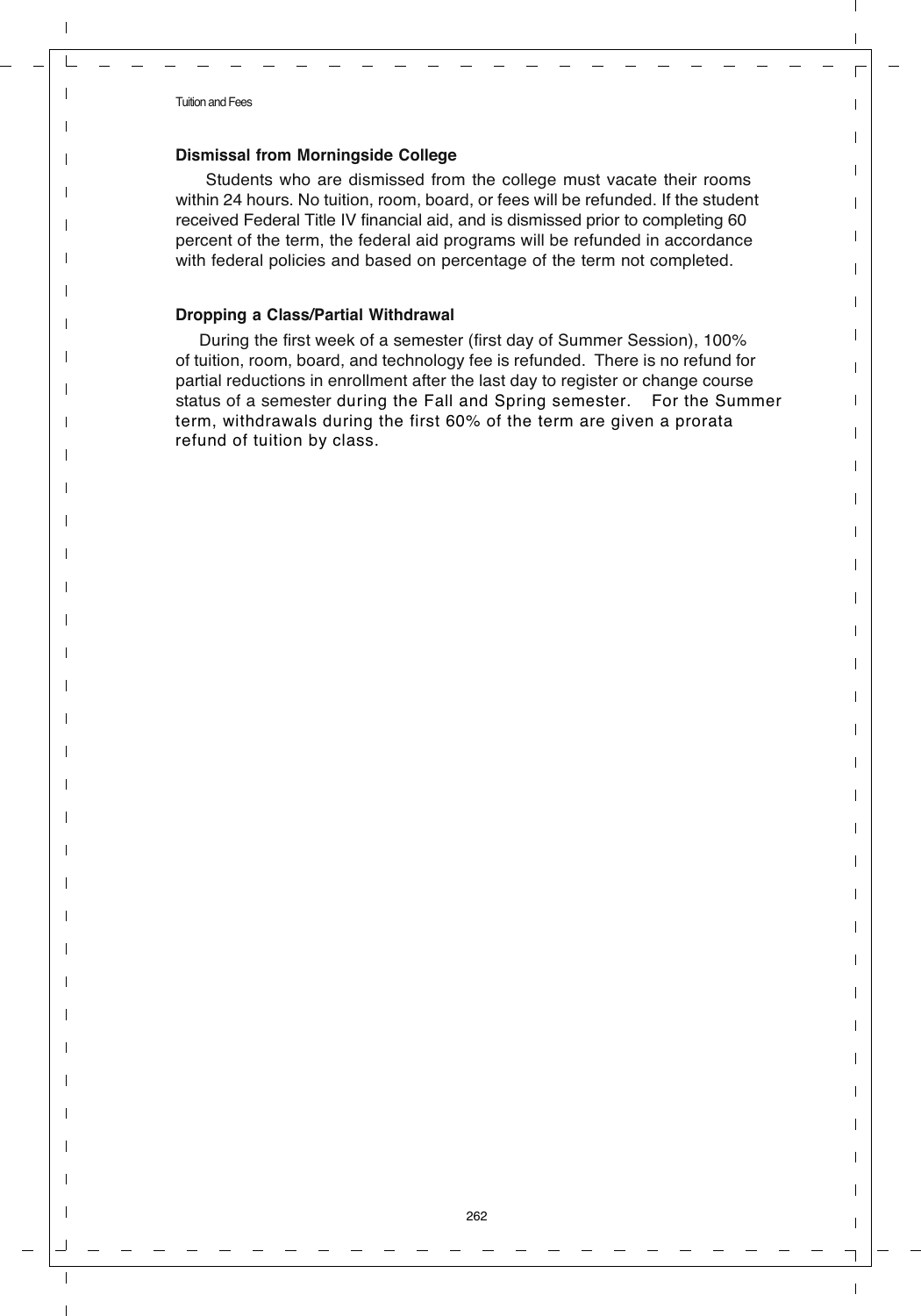| 2017-2018 Refund Policy Chart - Fall 2017 |          |                |                  |  |                      |                      |                |                |  |
|-------------------------------------------|----------|----------------|------------------|--|----------------------|----------------------|----------------|----------------|--|
| Date                                      | Day      |                | % Comp  % Refund |  | Date                 | Day                  | % Comp         | % Refund       |  |
| 08/23/17                                  | 1        | 0.9%           | 100.0%           |  | 10/20/17             | 59                   | 53.6%          | 46.4%          |  |
| 08/24/17                                  | 2        | 1.8%           | 100.0%           |  | 10/21/17             | 60                   | 54.5%          | 45.5%          |  |
| 08/25/17                                  | 3        | 2.7%           | 100.0%           |  | 10/22/17             | 61                   | 55.5%          | 44.5%          |  |
| 08/26/17                                  | 4        | 3.6%           | 100.0%           |  | 10/23/17             | 62                   | 56.4%          | 43.6%          |  |
| 08/27/17                                  | 5        | 4.5%           | 100.0%           |  | 10/24/17             | 63                   | 57.3%          | 42.7%          |  |
| 08/28/17<br>08/29/17                      | 6<br>7   | 5.5%<br>6.4%   | 100.0%<br>100.0% |  | 10/25/17<br>10/26/17 | 64<br>65             | 58.2%<br>59.1% | 41.8%<br>40.9% |  |
| 08/30/17                                  | 8        | 7.3%           | 100.0%           |  | 10/27/17             | 66                   | 60.0%          | 40.0%          |  |
| 08/31/17                                  | 9        | 8.2%           | 91.8%            |  | 10/28/17             | 67                   | 60.9%          | 0.0%           |  |
| 09/01/17                                  | 10       | 9.1%           | 90.9%            |  | 10/29/17             | 68                   | 61.8%          | 0.0%           |  |
| 09/02/17                                  | 11       | 10.0%          | 90.0%            |  | 10/30/17             | 69                   | 62.7%          | 0.0%           |  |
| 09/03/17                                  | 12       | 10.9%          | 89.1%            |  | 10/31/17             | 70                   | 63.6%          | 0.0%           |  |
| 09/04/17                                  | 13       | 11.8%          | 88.2%            |  | 11/01/17             | 71                   | 64.5%          | 0.0%           |  |
| 09/05/17                                  | 14       | 12.7%          | 87.3%            |  | 11/02/17             | 72                   | 65.5%          | 0.0%           |  |
| 09/06/17                                  | 15       | 13.6%          | 86.4%            |  | 11/03/17             | 73                   | 66.4%          | 0.0%           |  |
| 09/07/17                                  | 16       | 14.5%          | 85.5%            |  | 11/04/17             | 74                   | 67.3%          | 0.0%           |  |
| 09/08/17                                  | 17       | 15.5%          | 84.5%            |  | 11/05/17             | 75                   | 68.2%          | 0.0%           |  |
| 09/09/17                                  | 18       | 16.4%          | 83.6%            |  | 11/06/17             | 76                   | 69.1%          | 0.0%           |  |
| 09/10/17                                  | 19       | 17.3%          | 82.7%            |  | 11/07/17             | 77                   | 70.0%          | 0.0%           |  |
| 09/11/17                                  | 20       | 18.2%          | 81.8%            |  | 11/08/17             | 78                   | 70.9%          | 0.0%           |  |
| 09/12/17                                  | 21       | 19.1%          | 80.9%            |  | 11/09/17             | 79                   | 71.8%          | 0.0%           |  |
| 09/13/17                                  | 22       | 20.0%          | 80.0%            |  | 11/10/17             | 80                   | 72.7%          | 0.0%           |  |
| 09/14/17                                  | 23       | 20.9%<br>21.8% | 79.1%            |  | 11/11/17             | 81                   | 73.6%          | 0.0%           |  |
| 09/15/17<br>09/16/17                      | 24<br>25 | 22.7%          | 78.2%<br>77.3%   |  | 11/12/17<br>11/13/17 | 82<br>83             | 74.5%<br>75.5% | 0.0%<br>0.0%   |  |
| 09/17/17                                  | 26       | 23.6%          | 76.4%            |  | 11/14/17             | 84                   | 76.4%          | 0.0%           |  |
| 09/18/17                                  | 27       | 24.5%          | 75.5%            |  | 11/15/17             | 85                   | 77.3%          | 0.0%           |  |
| 09/19/17                                  | 28       | 25.5%          | 74.5%            |  | 11/16/17             | 86                   | 78.2%          | 0.0%           |  |
| 09/20/17                                  | 29       | 26.4%          | 73.6%            |  | 11/17/17             | 87                   | 79.1%          | 0.0%           |  |
| 09/21/17                                  | 30       | 27.3%          | 72.7%            |  | 11/18/17             | 88                   | 80.0%          | 0.0%           |  |
| 09/22/17                                  | 31       | 28.2%          | 71.8%            |  | 11/19/17             | 89                   | 80.9%          | 0.0%           |  |
| 09/23/17                                  | 32       | 29.1%          | 70.9%            |  | 11/20/17             | 90                   | 81.8%          | 0.0%           |  |
| 09/24/17                                  | 33       | 30.0%          | 70.0%            |  | 11/21/17             | 91                   | 82.7%          | 0.0%           |  |
| 09/25/17                                  | 34       | 30.9%          | 69.1%            |  | 11/22/17             |                      |                |                |  |
| 09/26/17                                  | 35       | 31.8%          | 68.2%            |  | 11/23/17             | <b>Break Of Five</b> |                |                |  |
| 09/27/17                                  | 36       | 32.7%          | 67.3%            |  | 11/24/17             | Or                   |                |                |  |
| 09/28/17                                  | 37       | 33.6%          | 66.4%            |  | 11/25/17             |                      | More Days      |                |  |
| 09/29/17                                  | 38       | 34.5%          | 65.5%            |  | 11/26/17             |                      |                |                |  |
| 09/30/17                                  | 39       | 35.5%          | 64.5%            |  | 11/27/17             | 92                   | 83.6%          | 0.0%           |  |
| 10/01/17                                  | 40       | 36.4%          | 63.6%            |  | 11/28/17             | 93                   | 84.5%          | 0.0%           |  |
| 10/02/17<br>10/03/17                      | 41<br>42 | 37.3%<br>38.2% | 62.7%<br>61.8%   |  | 11/29/17<br>11/30/17 | 94<br>95             | 85.5%<br>86.4% | 0.0%<br>0.0%   |  |
| 10/04/17                                  | 43       | 39.1%          | 60.9%            |  | 12/01/17             | 96                   | 87.3%          | 0.0%           |  |
| 10/05/17                                  | 44       | 40.0%          | 60.0%            |  | 12/02/17             | 97                   | 88.2%          | 0.0%           |  |
| 10/06/17                                  | 45       | 40.9%          | 59.1%            |  | 12/03/17             | 98                   | 89.1%          | 0.0%           |  |
| 10/07/17                                  | 46       | 41.8%          | 58.2%            |  | 12/04/17             | 99                   | 90.0%          | 0.0%           |  |
| 10/08/17                                  | 47       | 42.7%          | 57.3%            |  | 12/05/17             | 100                  | 90.9%          | $0.0\%$        |  |
| 10/09/17                                  | 48       | 43.6%          | 56.4%            |  | 12/06/17             | 101                  | 91.8%          | $0.0\%$        |  |
| 10/10/17                                  | 49       | 44.5%          | 55.5%            |  | 12/07/17             | 102                  | 92.7%          | 0.0%           |  |
| 10/11/17                                  | 50       | 45.5%          | 54.5%            |  | 12/08/17             | 103                  | 93.6%          | $0.0\%$        |  |
| 10/12/17                                  | 51       | 46.4%          | 53.6%            |  | 12/09/17             | 104                  | 94.5%          | $0.0\%$        |  |
| 10/13/17                                  | 52       | 47.3%          | 52.7%            |  | 12/10/17             | 105                  | 95.5%          | 0.0%           |  |
| 10/14/17                                  | 53       | 48.2%          | 51.8%            |  | 12/11/17             | 106                  | 96.4%          | $0.0\%$        |  |
| 10/15/17                                  | 54       | 49.1%          | 50.9%            |  | 12/12/17             | 107                  | 97.3%          | $0.0\%$        |  |
| 10/16/17                                  | 55       | 50.0%          | 50.0%            |  | 12/13/17             | 108                  | 98.2%          | 0.0%           |  |
| 10/17/17                                  | 56       | 50.9%          | 49.1%            |  | 12/14/17             | 109                  | 99.1%          | $0.0\%$        |  |
| 10/18/17                                  | 57       | 51.8%          | 48.2%            |  | 12/15/17             | 110                  | 100.0%         | 0.0%           |  |
| 10/19/17                                  | 58       | 52.7%          | 47.3%            |  |                      |                      |                |                |  |